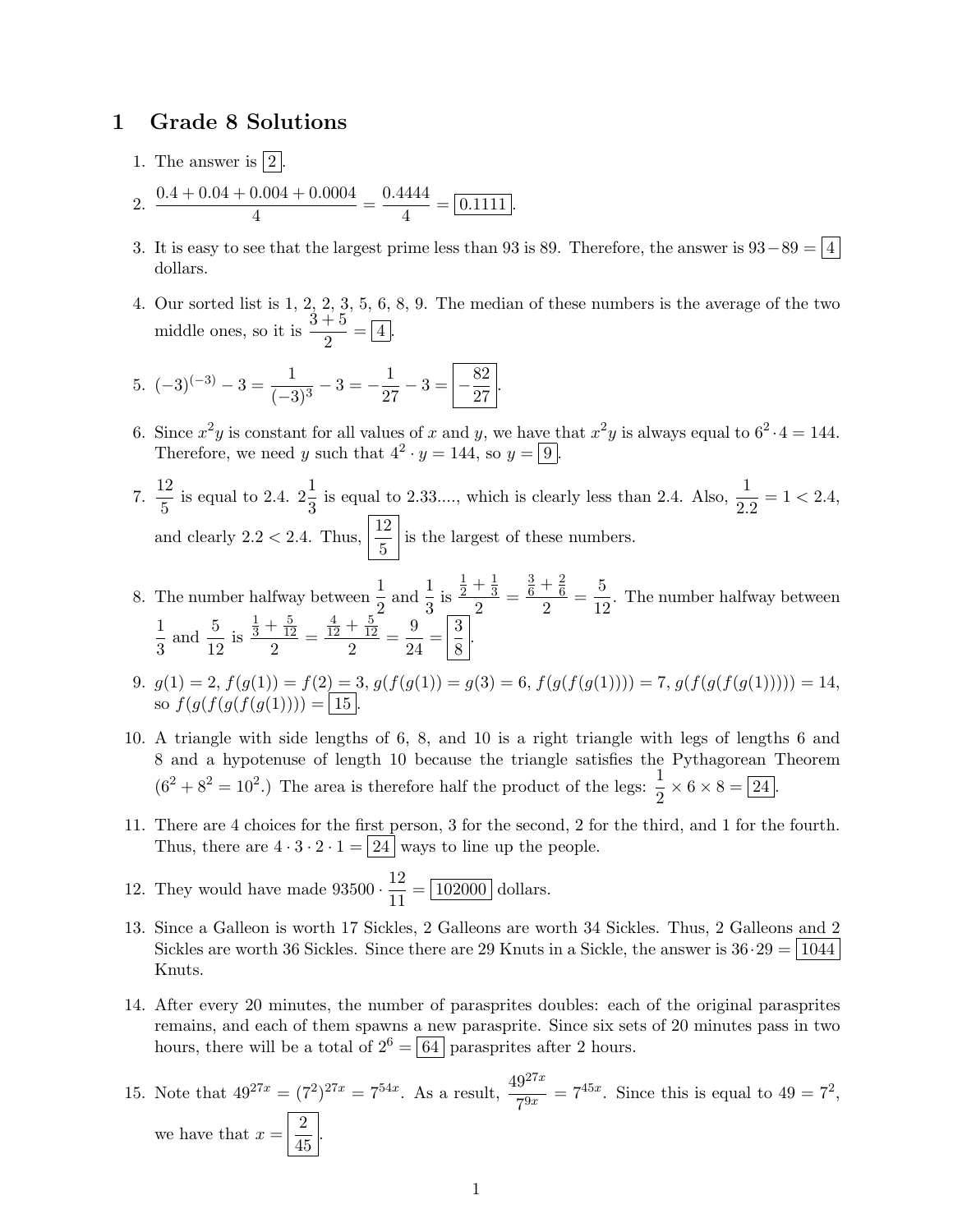- 16. The resulting figure has one circular face, of surface area  $\pi r^2$ , one lateral surface of a cylinder, with surface area  $2\pi rh$ , and one-half of a sphere, which has surface area  $\frac{1}{2}(4\pi r^2) = 2\pi r^2$ . Thus, the total surface area is  $3\pi r^2 + 2\pi rh = 3\pi (5^2) + 2\pi (5)(10) = 175\pi$ .
- 17. If the product of three numbers is odd, each individual number must be odd. The probability that any single roll of a die results in an odd number is  $\frac{1}{2}$ , so our answer is  $\frac{1}{2}$  $\frac{1}{2} \cdot \frac{1}{2}$  $\frac{1}{2} \cdot \frac{1}{2}$  $\frac{1}{2} = \frac{1}{8}$  $\frac{1}{8}$ .
- 18. Prime factorize n as  $n = p_1^{e_1} p_2^{e_2} \cdots p_m^{e_m}$ . The number of divisors of n is just  $(e_1 + 1)(e_2 +$  $1)\cdots(e_m+1)$ . Thus, if n has 9 divisors, n is either the product of 8 identical prime numbers or the product of two squares of primes The smallest prime taken to the 8th power will be equal to  $2^8 = 256$ , while the product of the two smallest primes whose square roots are prime is equal to  $4 \times 9 = 36$ . Thus, the smallest possible value of n is  $\boxed{36}$ .
- 19. The area which Mike can roam is  $\frac{3}{4}$  of a circle with radius 4. Hence, the answer is  $\frac{3}{4}(4^2\pi)$  =  $\left|12\pi\right|$
- 20. First of all,  $n = 0$  is a solution. Now, suppose that  $n \neq 0$ , and divide both sides of the equation by *n*. Then, we obtain  $\frac{2+2^n}{n+1} = 2 \implies 2+2^n = 2n+2$ . Therefore,  $2^n = 2n$ , and the only possible solutions for this equation are  $n = 1, 2$ . Therefore, the answers are  $(0, 1, 2)$ .
- 21. There are 7! ways to arrange 7 distinct letters. However there are three A's in the word. If we treat these as distinct letters we have the above number. However because we cannot distinguish between the A's, we need to divide by the number of times we counted the A's as if they were distinct, which is the same as the number of ways we can arrange the A's, which is 3!. There are therefore  $\frac{7!}{3!} = \boxed{840}$  arrangements of letters in the word ANAGRAM.
- 22. It is easy to see that the number n appears between positions  $(1 + 2 + \cdots + (n-1)) + 1$  and  $(1+2+\cdots+n)$  inclusive, that is,  $\frac{n(n-1)}{2}+1$  and  $\frac{n(n+1)}{2}$  inclusive. Since 200 lies between  $190 = \frac{20 \cdot 19}{8}$  $\frac{19}{2} + 1$  and  $210 = \frac{20 \cdot 21}{2}$  inclusive, our answer is  $\boxed{20}$ .
- 23. Subtract the second equation from the first to get  $3x^2 8x = 35 \implies 3x^2 8x 35 = 0$ . This factors as  $(3x + 7)(x - 5) = 0 \implies x = 5$  or  $x = -\frac{7}{8}$  $\frac{1}{3}$ . However, only one of these is a solution to the first equation, namely  $x = |5|$ .

24. 
$$
1.9\overline{8} = \frac{19 + 0.\overline{8}}{10} = \frac{19 + \frac{8}{9}}{10} = \frac{171 + 8}{90} = \boxed{\frac{179}{90}}
$$
.

- 25. First of all, we must consider that 2012 is a leap year so we must consider the extra day (hence 2012 will have 366 days instead of 365). We must also consider that October 16, 2011, the day of the contest, is a Sunday. One year from now, which is 366 days later, October 16, 2012 will be in 52 weeks and 2 days, so October 16 will be a Tuesday. Therefore, October 17 will be a *Wednesday*
- 26. The number  $9^n$  ends with 1 if n is even, and ends with 9 if n is odd. Since  $8^{7^{6^{5^{4^{3^{2}}}}}}$ is even, the last digit of  $9^{8^{7^{6^5}}}$  $4^{3^{2^{1}}}$ is  $|1|$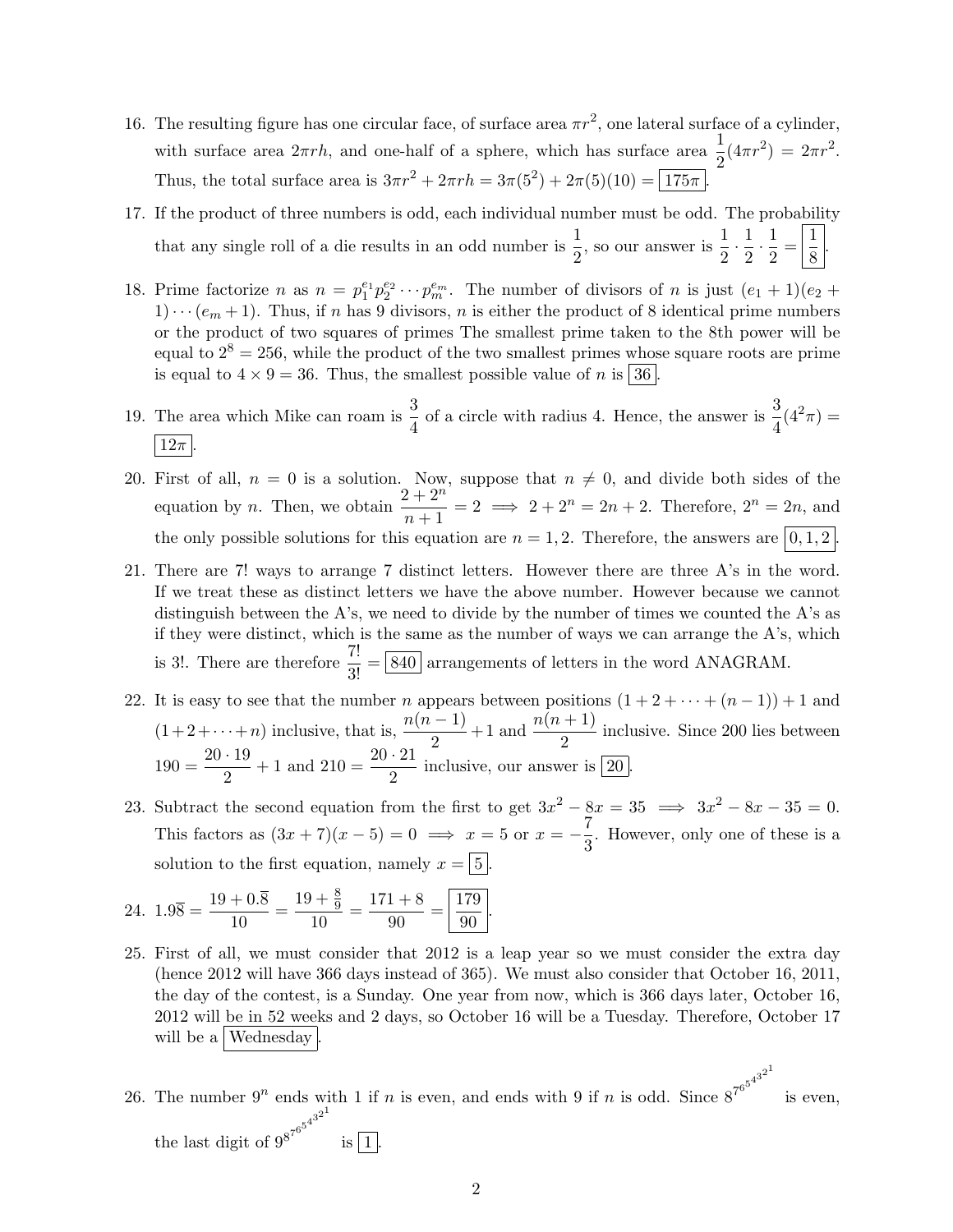- 27. If the first roll is a 1, we have six choices for the second roll. If it is a 2, that gives us three choices for the second roll  $(2, 4, 6)$ . If it is a 3, then there are only two choices  $(3, 4)$ 6), and for 4, 5, and 6, there is only one choice (itself). That gives us a probability of  $6+3+2+1+1+1$  $\frac{+1+1+1}{36} = \frac{7}{18}$  $\frac{1}{18}$ .
- 28. Let y be the length of the side parallel to the river, and let x be the lengths of the other two sides. We must have  $2x + y = 200$ . We seek to maximize the area, xy, that is enclosed by the fence and the river. Rearranging, we get  $y = 200 - 2x$ , so the area is  $xy = x \cdot (200 - 2x) =$  $200x - 2x^2$ , which is a quadratic in x. The vertex, or maximum (because the coefficient of  $x^2$ is negative), occurs at  $x = \frac{-200}{(2 \cdot (-2))} = 50$ . When  $x = 50$ ,  $y = 200 - 2 \cdot 50 = 100$ . The area is then  $xy = 50 \cdot 100 = \sqrt{5000}$
- 29.  $((3!)!) = (6!) = 720!$ ; the number of zeroes at the end of 720 is  $\frac{720}{5}$  $\left(\frac{20}{5}\right) + \left(\frac{720}{25}\right)$  $\left(\frac{720}{25}\right) + \left(\frac{720}{125}\right)$  $\frac{126}{125}$  +  $\frac{720}{205}$  $\frac{128}{625}$ ] = 144 + 28 + 5 + 1 =  $\boxed{178}$ .
- 30. Call the roots of  $x^2 + 4x 2 = 0$  a and b. From Vieta's formulas, we know that  $ab = -2$  and  $a + b = -4$ . Write the desired quadratic as  $x^2 - qx + r$ , for some q and r. Again by Vieta's forumlas, we have that  $r = (ab)^2$  and  $q = a^2+b^2$ . r is simply  $(-2)^2 = 4$ . To find q, we note that  $(a+b)^2 = a^2+2ab+b^2$ . Rearranging, we have that  $a^2+b^2 = (a+b)^2-2ab = (-4)^2-2(-2) = 20$ . The quadratic equation we seek is therefore  $\left| x^2 - 20x + 4 = 0 \right|$ .
- 31. Note that the line segments  $A_1B_1, B_1C_1, C_1A_1$  divides triangle ABC into four identical smaller triangles, and similarly  $A_2B_2, B_2C_2, C_2A_2$  divides triangle  $A_1B_1C_1$  into four even smaller identical triangles. Therefore, the area of triangle ABC is four times that of triangle  $A_1B_1C_1$ , which in turn has area four times that of  $A_2B_2C_2$ . Hence, the ratio of the area of triangle  $A_2B_2C_2$  to the area of triangle ABC is  $\frac{1}{16}$  $\frac{1}{16}$ .
- 32.  $1^2 2^2 + 3^2 4^2 + \cdots 50^2 + 51^2 = 1 + (3+2)(3-2) + (5+4)(5-4) + \cdots + (51+50)(51-50)$ . (Note:  $a^2 - b^2 = (a + b)(a - b)$ .) This is equal to  $1 + 5 + 9 + \cdots + 101 = 13 \cdot 102 = \boxed{1326}$ .
- 33. The expression factors to  $(x+4)(x-2)$ , which can only be a prime number if one of the two expressions is equal to 1 or -1 and the other one is a prime number or a negative number whose absolute value is prime. The only values of x that work are  $\vert -5 \vert$  and  $\vert 3 \vert$ .
- 34. Let  $x = BD$  and  $y = DC$ . Clearly,  $x+y = 5$ . Also, by the angle bisector theorem,  $\frac{x}{y} = \frac{4}{6}$  $\frac{4}{6} = \frac{2}{3}$  $\frac{1}{3}$ so  $3x = 2y = 2(5 - x)$ , so  $5x = 10$ , so  $x = BD = \boxed{2}$ .

35. If 
$$
x - \frac{1}{x} = 3
$$
, then  $\left(x - \frac{1}{x}\right)^2 = 9$ , or  $x^2 + \frac{1}{x^2} - 2 = 9$ , so  $x^2 + \frac{1}{x^2} = \boxed{11}$ .

- 36. By the factor theorem,  $x^3 6x^2 + 5x + 1$  factors as  $(x r)(x s)(x t)$ . Thus,  $(2 r)(2$  $s(2-t) = 2^3 - 6 \cdot 2^2 + 5 \cdot 2 + 1 = 8 - 24 + 10 + 1 = \boxed{-5}.$
- 37. There are 50 cards from which Steven can draw. The cards he can draw to keep from going above 21 are each of the four aces, twos, threes, fours, and fives, the three remaining sixes, the three remaining sevens, and the four eights. There are 30 such cards in total, so the probability is  $\frac{30}{50} = \left| \frac{3}{5} \right|$  $\frac{6}{5}$ .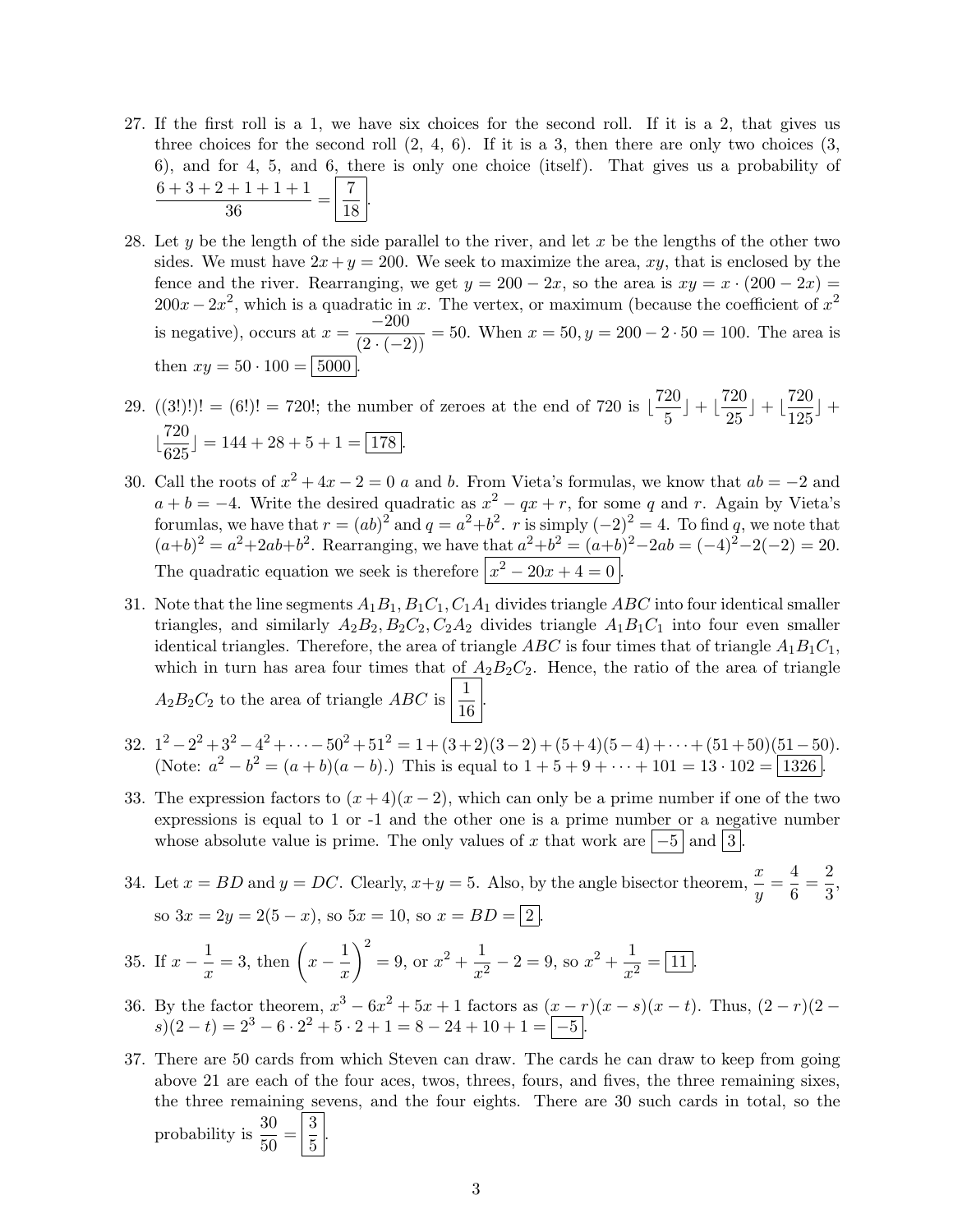38. Consider the attached diagram. If we choose x, y randomly in this  $1 \times 1$  square, the probability that their sum is less than  $\frac{1}{2}$  is the probability that  $(x, y)$  lies in the shaded region. The area of the shaded region is  $\frac{1}{8}$ , while the area of the whole region is 1, so our answer is  $\frac{1}{8}$ .



- 39. Consider the 3 balls Bob picks. The only way one of your balls will not be among Bob's balls is if you pick the two he did not pick. This only happens with probability  $\frac{1}{\binom{5}{2}}$  $\frac{1}{2} = \frac{1}{10}$  $\frac{1}{10}$ , so the probability one of your balls will be among Bob's chosen ones is  $1 - \frac{1}{10}$  $\frac{1}{10} = \frac{9}{10}$  $rac{0}{10}$ .
- 40. Let us consider *n* mod 3. When  $n \equiv 0 \mod 3$ ,  $n^2 + 2n + 3 \equiv 0 + 0 + 3 \equiv 0 \mod 3$ . When  $n \equiv 1 \mod 3$ ,  $n^2 + 2n + 3 \equiv 1 + 2 + 3 \equiv 0 \mod 3$ . Finally, when  $n \equiv 2 \mod 3$ ,  $n^2 + 2n + 3 \equiv 4 + 4 + 3 \equiv 2 \mod 3$ . Thus,  $3(n^2 + 2n + 1)$  exactly when n is congruent to 0 or 1 mod 3. There are 670 numbers that are 0 mod 3, namely  $3 \cdot 1, 3 \cdot 2, ..., 3 \cdot 670 = 2010$ . There are 671 numbers that are 1 mod 3, namely  $3 \cdot 0 + 1, 3 \cdot 1 + 1, ..., 3 \cdot 670 + 1 = 2011$ . Thus there are  $670 + 671 = | 1341 |$  numbers that satisfy the restrictions.
- 41. Consider the top left hand corner square of an  $n \times n$  square. Notice that when  $n = 1$ , there are  $6^2$  choices for the top left hand corner square, when  $n = 2$ , there are  $5^2$  choices, and, in general, for an  $k \times k$  square there are  $(7-k)^2$  choices for the top left hand corner square. Thus, since k ranges from 1 to 6, the total number of squares is  $1^2 + 2^2 + 3^2 + 4^2 + 5^2 + 6^2 = 91$ .
- 42.  $11_2 + 11_3 + 11_4 + \cdots + 11_100 = (1 \times 2 + 1) + (1 \times 3 + 1) + (1 \times 4 + 1) + \cdots + (1 \times 100 + 1) =$  $3 + 4 + 5 + \cdots + 101$ . This is the same as the sum of positive integers up to 101 without 1 and 2. The sum of positive integers from 1 to *n* can be expressed as  $\frac{n(n+1)}{2}$ . The sum is therefore  $\frac{101(102)}{2} - (1+2) = 5148$ .
- 43. The area of a polygon with 20,000 sides can be approximated by the area of a circle. The polygon has a diagonal of length 20, which corresponds to a diameter of 20 in the approximating circle. A circle with a diameter of 20 has a radius of 10 for an area of  $\pi \cdot 10^2 = 100\pi$ , which is approximately  $|314|$ .